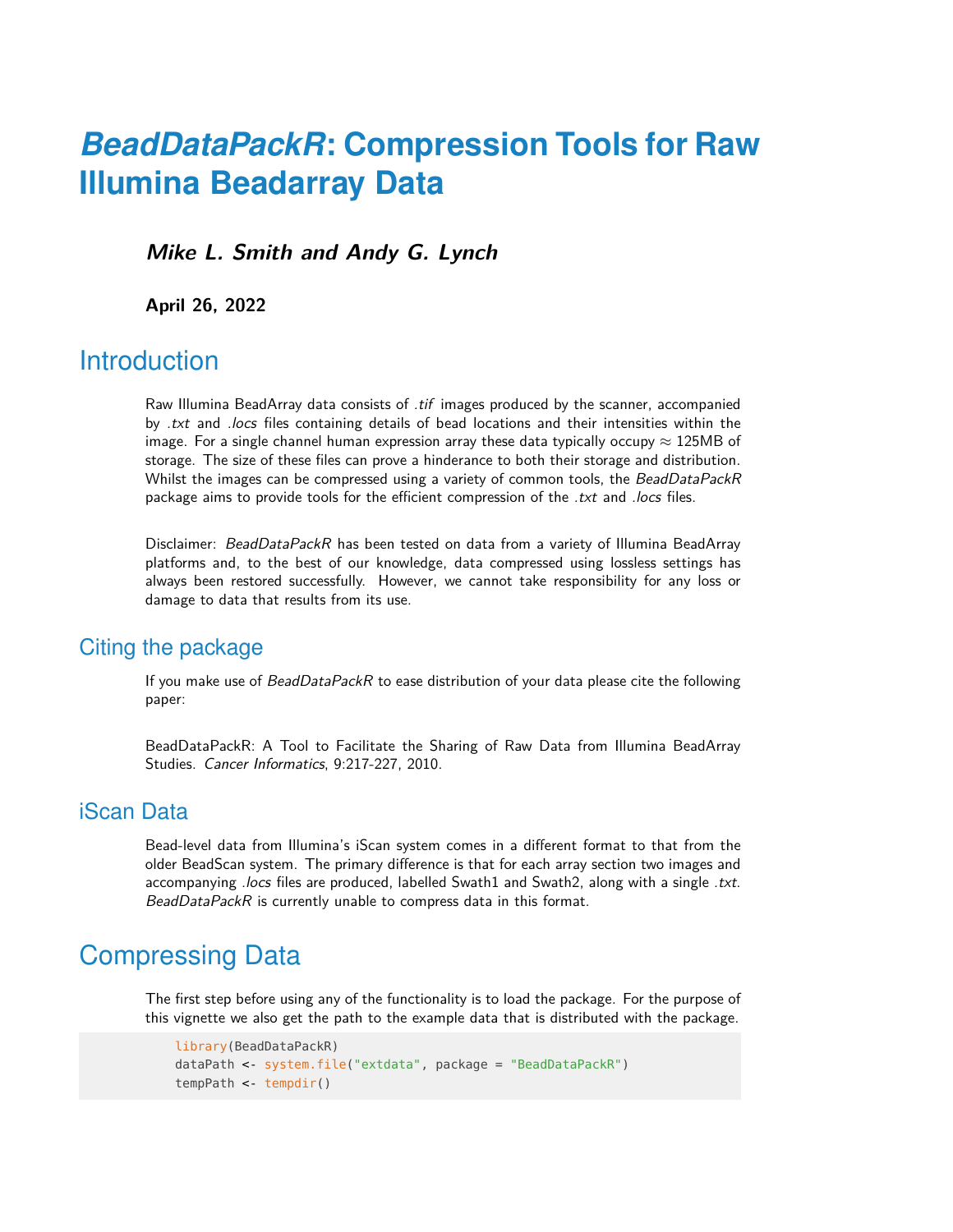BeadDataPackR has two primary functions, namely to compress raw Illumina data, or decompress a file already created with the package. We'll begin with file compression, which is carried out using the following commands:

```
compressBeadData(txtFile = "example.txt", locsGrn = "example_Grn.locs",
                 outputFile = "example.bab", path = tempPath, nBytes = 4,
                 nrow = 326, ncol = 4)
```
The txtFile and locsGrn arguments specify the names of the files to be compressed. For two channel data there is an additional argument, locsRed, giving the name of the .locs file for the red channel. These files should be found within the directory specified in the path argument. A future revision of the package will hopefully alter this behaviour, so all arrays within a specified folder will be automatically identified and compressed.

The argument nBytes specifies how many bytes should be used to store the fractional parts of the bead coordinates. For a single channel array the maximum value is 4 (8 for a two channel array). If the maximum value is used the coordinates are stored in the *bab* file as single precision floating point numbers, as they are in the *locs* files. If a value smaller than the maximum is choosen then the integer parts of each coordinate are stored seperately. The requested number of bytes are then used to store the fractional parts, with a corresponding loss of precision as the number of bytes decreases.

The nrow and ncol arguments can normally be left blank. They specify the dimensions of each grid segment on the array and, if left blank, can normally be infered from the grid coordinates. However, this can fail for particularly small grids or cases of misregistration where segments overlap. If one wants or needs to specify them explicitly, these values can be found in the .sdf which accompanies the bead level output from the scanner. The number of columns and rows per segment can be found within the tags <SizeGridX> and <SizeGridY> respectively.

### Decompressing Data

To decompress a *.bab* file that was created by BeadDataPackR, use the following function:

```
decompressBeadData(inputFile = "example.bab", inputPath = tempPath,
                   outputMask = "restored", outputPath = tempPath,
                   outputNonDecoded = FALSE, roundValues = TRUE )
```
The inputFile argument specifies the name of the *.bab* that should be decompressed. This file should be located in the folder indicated by inputPath, which by default is the current working directory.

When an array is compressed its name is stored in the resulting *.bab* file. By default when it is decompressed this name is used for the restored files. However, this can be troublesome if you don't want to overwrite an exisiting file. The outputMask argument allows the user to define the names of the restored .txt and .locs files. In this case the restored files will be named 'restored.txt' and 'restored\_Grn.locs'. If this was two channel data a further file, 'restored\_Red.locs', would also be produced. The files are created in the location specified by the outputPath argument. If this is left blank the current working directory is used.

The .txt file that are produced by Illumina's scanner do not included the locations of beads that failed their decoding process. Since their location are retained in the .locs file, we have to option of including them in the restored files. outputNonDecoded toggles whether to include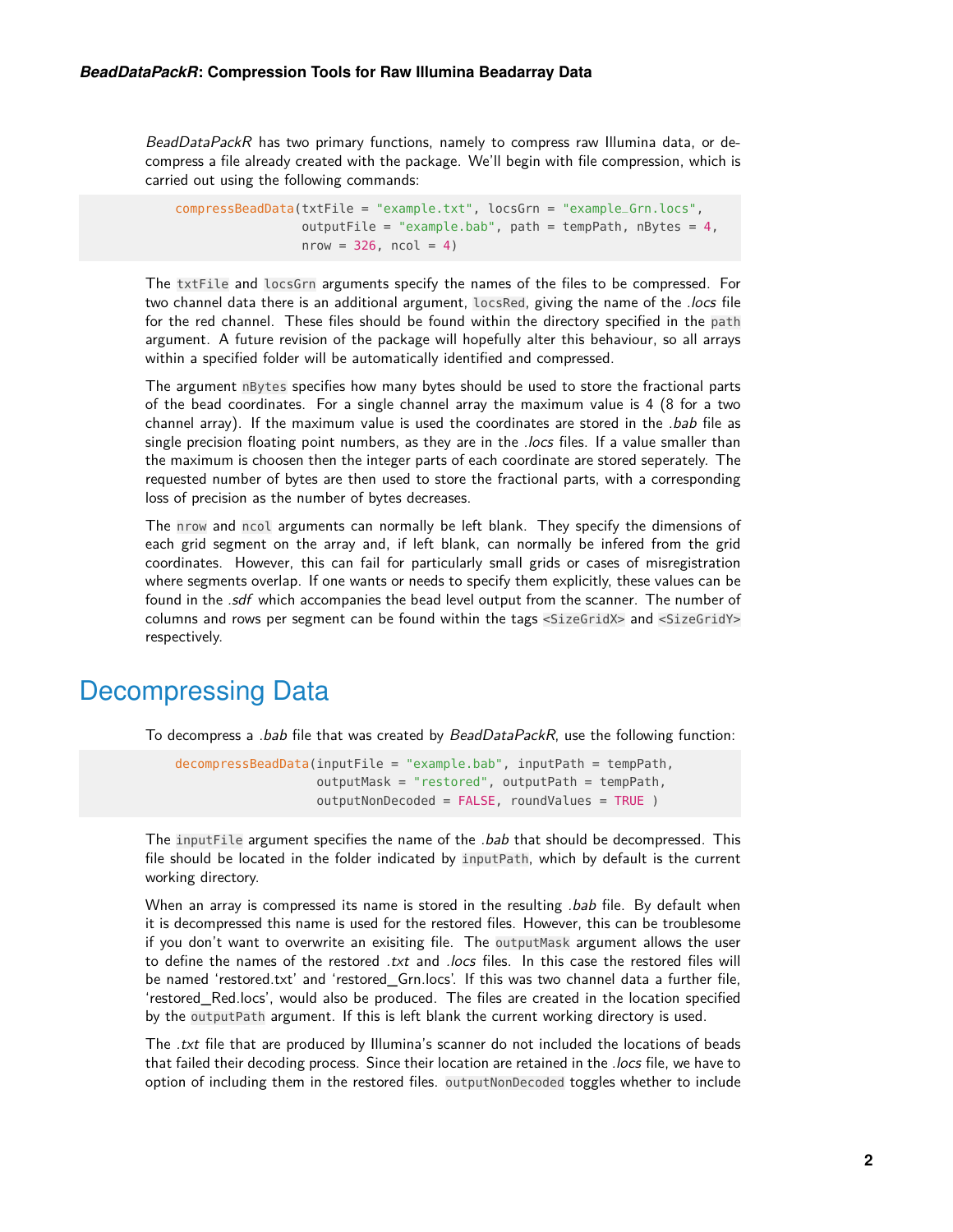them or not. Illumina's *txt* files also give the bead centre coordinates to 7 significant figures, resulting in a different number of decimal places as we move across the array, rather than the single precision values held in the *.locs* files. roundValues allows the user to choose between mimicing this behaviour when recreating the  $.txt$  files or ouputing the maximum available precision. The default for both these arguments is to reproduce the original Illumina files.

### Extracting data directly

Rather than decompressing the *.bab* file into the two original files, it may be useful to extract data directly from it. This can be achieved in the following way:

```
readCompressedData(inputFile = "example.bab", path = tempPath,
                   probeIDs = c(10008, 10010) )
```
This function takes a *.bab* file found in the directory specified by the path argument. In this case it extracts the data relating to the beads with IDs 10008 and 10010, which is returned as a matrix in the same format as the .txt file that would be created if the file were to be decompressed. If the probeIDs argument is left NULL then a matrix containing data for every probe on the array is returned (including the non-decoded beads). This mechanism is used within the beadarray package, from version 2.1.11, to read compressed data directly from .bab file into beadarray for analysis.

Similarly, we can extract the information contained in the original .locs file, i.e. the bead centre coordinates in .locs file order, by using the following command:

```
locs <- extractLocsFile(inputFile = "example.bab", path = tempPath)
```
Using coordinates in the grid order provided by the .locs can be useful for quickly determining neighbouring beads and is used in several instances by the beadarray package.